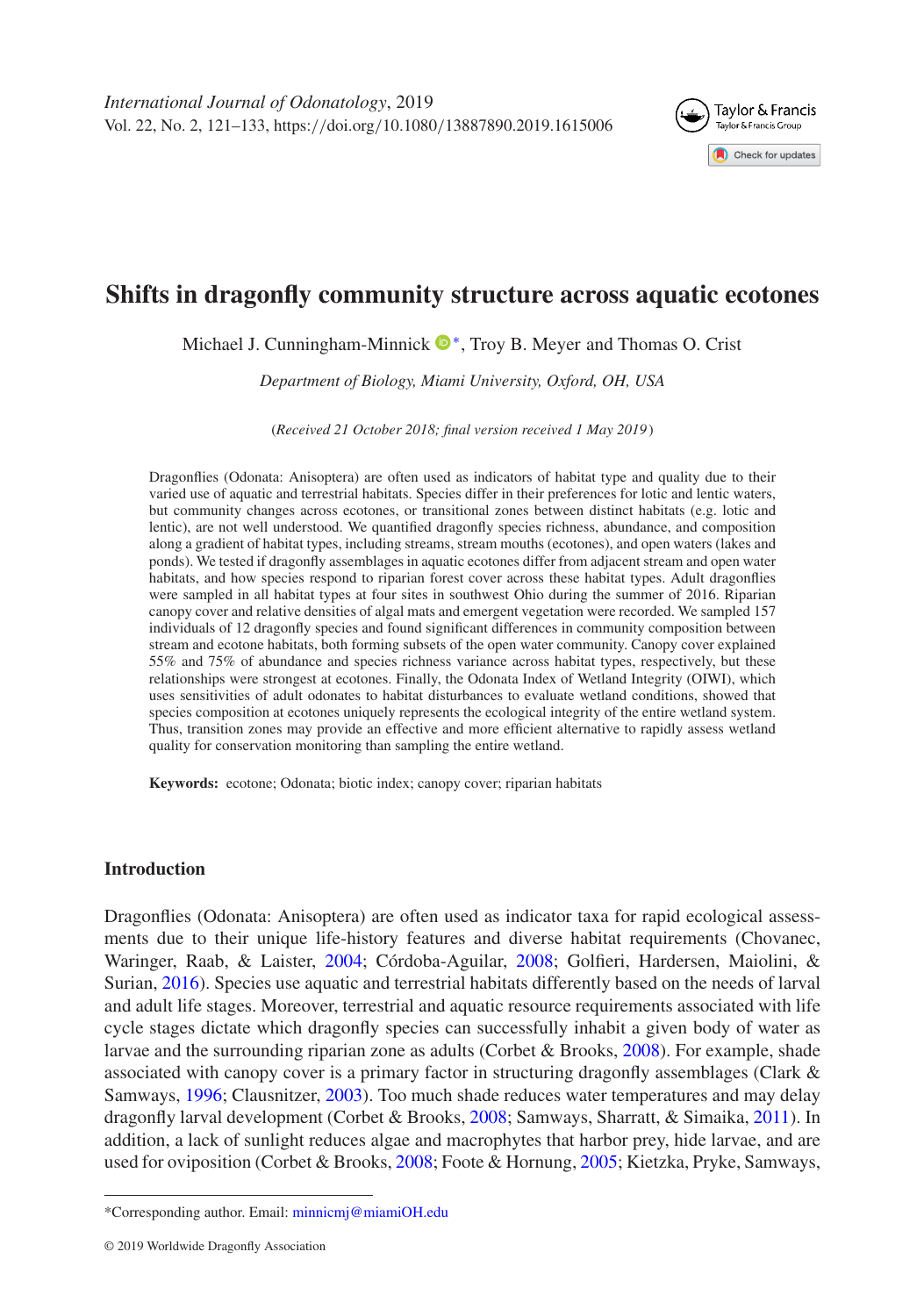Leather, & Sahlen, [2015;](#page-10-7) Richardson & Baker, [1997;](#page-11-1) Thornhill, Batty, Death, Friberg, & Ledger, [2017\)](#page-11-2). As dragonflies are ectothermic, adults also require shade for thermoregulation, especially on hot days (Clausnitzer, [2003;](#page-10-5) Corbet & Brooks, [2008;](#page-10-3) Ball-Damerow, M'Gonigle, & Resh, [2014\)](#page-10-8). In addition to their habitat tolerances, the ecological role of dragonflies as predators may reflect trophic responses to disturbance and water quality (Thornhill et al., [2017\)](#page-11-2), making them useful for ecological and conservation monitoring (Foote & Hornung, [2005\)](#page-10-6).

Dragonfly larvae and adults reflect different attributes of stream, lake, and riparian habitats. Immobile odonate larvae may more precisely indicate water quality of a specific location (Valente-Neto, Roque, Rodrigues, Juen, & Swan, [2016\)](#page-11-3), but larvae often lack morphological features needed for field identification (Golfieri et al., [2016;](#page-10-2) Smith, Samways, & Taylor, [2007\)](#page-11-4). Adult dragonflies are representative of both aquatic and terrestrial conditions, are easily identified in the field, and can be surveyed quickly along transects (Golfieri et al., [2016\)](#page-10-2). Adults require a mixture of direct sunlight and shade within proximity of the water to perch and thermoregulate (Corbet & Brooks, [2008;](#page-10-3) Remsburg, Olson, & Samways, [2008\)](#page-11-5). Terrestrial vegetation structure is also needed to support adequate prey populations for adult dragonflies (Córdoba-Aguilar, [2008\)](#page-10-1). Therefore, it is not surprising that recently developed indices that assess wetland health (e.g. Dragonfly Biotic Index (Simaika & Samways, [2009\)](#page-11-6), Odonata Index of Wetland Integrity (OIWI) (Kutcher & Bried, [2014\)](#page-10-9), and Dragonfly Association Index (Chovanec, Schindler, Waringer, & Wimmer, [2015\)](#page-10-10)) are in part or exclusively focused on adult dragonflies (Golfieri et al., [2016\)](#page-10-2).

Despite the success of adult dragonflies serving as indicators of ecosystem structure and function, recent research suggests potential limitations of sampling scale. For example, dragonflies are often classified as shade or sun and lotic (moving-water) or lentic (still-water) species (Clausnitzer, [2003\)](#page-10-5), but these environmental conditions vary along gradients of riparian forest, wetland, and stream habitats (Sparks, [1995\)](#page-11-7). Due to individual species responses to small-scale environmental changes, dragonfly assemblages may differ among habitat types (Smith et al., [2007\)](#page-11-4), including the transitional zones (i.e. ecotones) between them (Chessman, [1995;](#page-10-11) Batzer, [1996\)](#page-10-12). Such differences may limit their value in management decisions if the sampled species composition is not representative of the larger wetland system. Research addressing adult dragonfly composition among water body types within forested floodplain systems is growing, and some indices incorporate variation along environmental gradients (i.e. Odonata Habitat Index) (Chovanec & Waringer, [2001\)](#page-10-13). However, their general application to other regions is still limited (Golfieri et al., [2016\)](#page-10-2) due to strong and variable responses of dragonfly communities to habitat structure adjacent to water bodies (Smith et al., [2007\)](#page-11-4) and the inability to verify residential breeding populations without sampling larvae or exuviae (Kutcher & Bried, [2014;](#page-10-9) May, 2012). Studies comparing composition of adult dragonfly communities and their responses to environmental factors (i.e. canopy cover, oviposition substrate availability) among water body types will help to generalize patterns of dragonfly diversity and composition useful in monitoring and conservation assessments.

Here, we studied adult dragonfly communities associated with streams, lakes, and the ecotones between them. We hypothesized that dragonfly communities would shift along habitat gradients from streams to lakes due to changes in riparian forest cover and emergent vegetation. These aspects of vegetation structure reflect changes in water flow from fast-moving to slow-moving, to still water (Foote & Hornung, [2005\)](#page-10-6). Since lotic and lentic bodies contain different dragonfly assemblages, we expected that ecotones would exhibit biotic and abiotic properties of both water body types and predicted ecotones to demonstrate the highest dragonfly species richness across habitat types. Furthermore, nutrients and other deposits from lotic waters (runoff) may increase the quantity of resources such as aquatic vegetation in shallow waters associated with ecotones (Blann, Anderson, Sands, & Vondracek, [2009\)](#page-10-14). Therefore, we also predicted that dragonfly abundance would be higher in ecotones due to greater amounts of aquatic vegetation that dragonflies need for oviposition larval development. Finally, since we expected environmental and dragonfly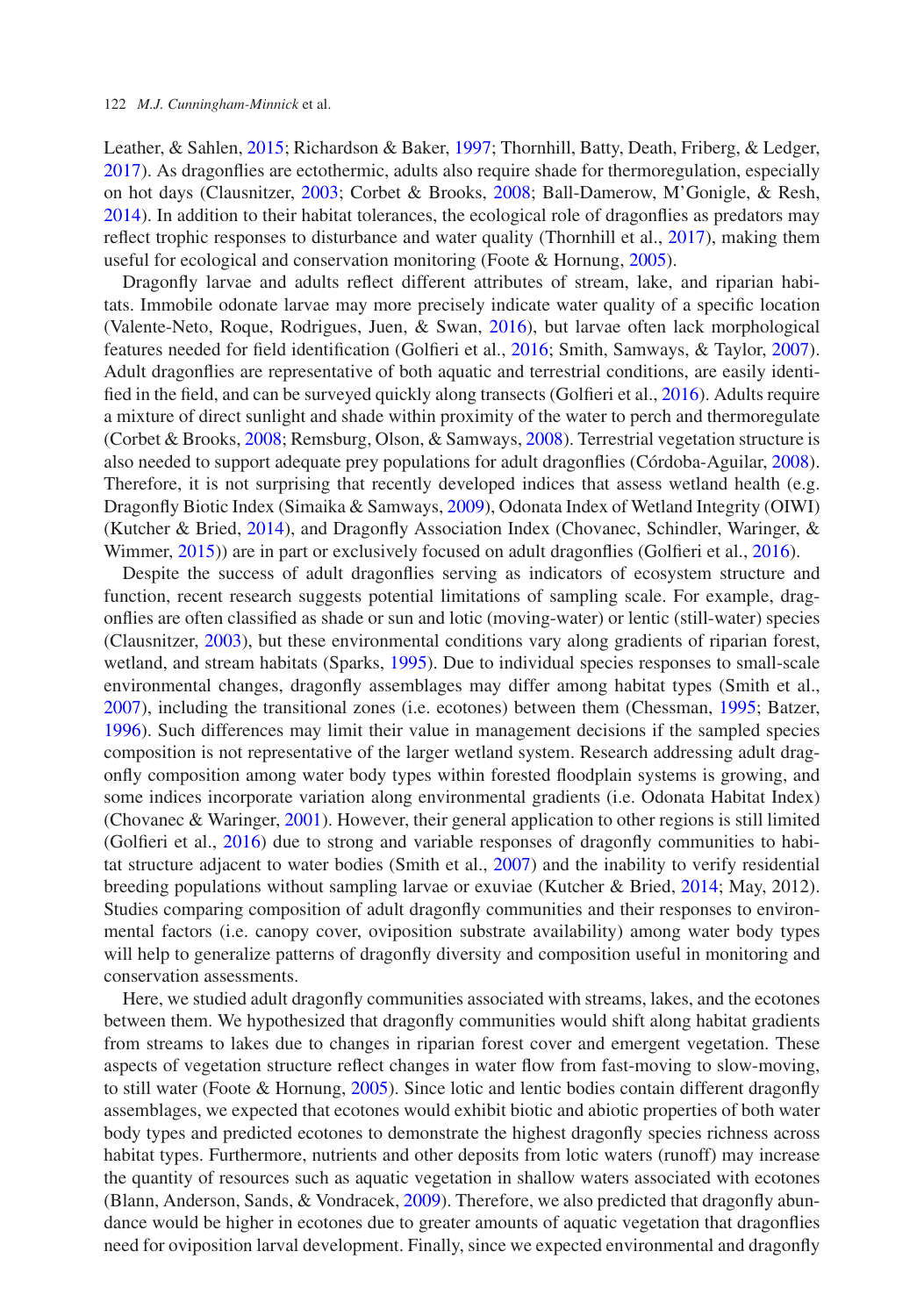community complexity to be greatest at ecotones, we predicted that the conservation interpretation using the Odonata Index of Wetland Integrity (OIWI) at ecotones would be representative of the larger wetland system.

#### **Materials and methods**

#### *Site selection and design*

Four sites were established, each consisting of a feeder stream flowing into a large water body. Three sites were located on Acton Lake in Hueston Woods State Park: to the east (39.5074°N, −84.7389°W), northeast (39.5860°N, −84.7537°W) and northwest (39.5835°N, −84.7634°W) of the lake. A fourth site was located at Western Pond (39.5017°N, −84.7273°W) on the property of Miami University. Three habitat types (stream, ecotone, open water) were demarcated at each site based on observed water flow and change in water body diameter (Appendix Figure A1). Streams were variable in width, depth, and flow rate, but all were heavily shaded with intermittent areas of sun exposure in a riparian setting. Ecotone habitats were transition zones of shade and sun, marked by slow-moving shallow water over silty alluvial deposits with small vegetated islands and increased macrophytes. Open water habitats consisted of steeper embankments ending in deeper water with little current.

To reduce the likelihood of within-generation movement of adult dragonflies among sites, we chose open water habitats that ranged between 0.75 and 9.65 km apart, with the closest pair of sites located on opposing sides of Acton Lake. In general, all sites were in the regional landscape of second growth deciduous forest, urbanization, and agriculture of southwestern Ohio. Since not all ecotones were of the same length, one transect was established within each habitat type such that ecotone transects were 200 m from stream and open water transects, with the exception of Western Pond, where the distance between transects was reduced to 75 m due to the small size of the pond. All non-ecotone transects other than those at Western Pond were 100 m as suggested in Chovanec and Waringer [\(2001\)](#page-10-13). Only one side of the water's edge was sampled at each site based on accessibility.

# *Sampling*

Adult dragonflies were observed (on the wing) for 15 min and sampled for one hour between 10:00am and 14:00pm using hand nets along transects within each habitat type and site once a week for four weeks (20 July to 25 August 2016). Environmental variables were measured during the last week of the study and included categorical estimates of aquatic algal mat and emergent vegetation density (none,  $\lt 50\%$  (less dense),  $\gt 50\%$  (more dense)) and quantitative estimates of percent canopy cover in the riparian zone. All sampling was conducted by the same individual for consistency. For each transect, vegetation densities were estimated by walking the entire transect and evaluating aquatic vegetation within  $\sim$ 3 m of the water's edge. Canopy cover was calculated using a point–intercept method along transects recording a hit or miss of canopy cover every 10 m for 100 m or the total length of the habitat type, for a maximum of 11 recorded points per habitat type per site.

#### *Analysis*

Dragonflies observed on the wing and netted were pooled to represent the total species richness and abundance. Linear mixed effects models were fitted using the lme4 package (Bates,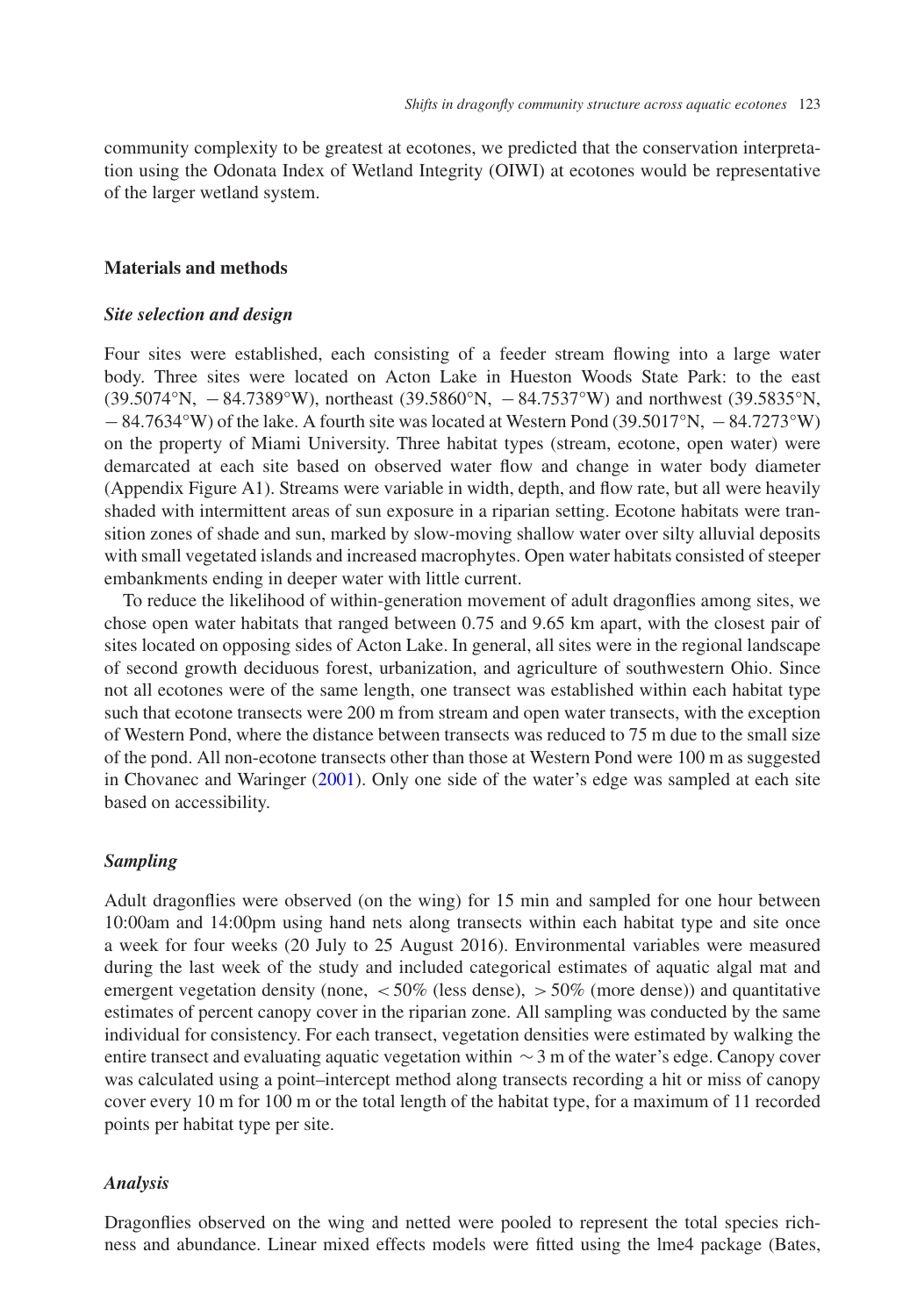Maechler, Bolker, & Walker, [2015\)](#page-10-15) in R programming language (R Core Team, [2016\)](#page-11-8) with species richness or abundance as fixed effects and site as a random variable. Likelihood ratio tests were then performed on models with and without a habitat variable using *anova* function to determine if species richness or abundance were different among habitat types. Post-hoc Tukey contrasts with Bonferroni–Holm corrections for multiple comparisons in the multcomp package (Hothorn, Bretz, & Westfall, [2008\)](#page-10-16) were conducted to determine significance of response differences between ecotone and stream, and ecotone and open water habitats. Z-scores are reported for significant results. Species accumulation curves from *vegan* package (Oksanen et al., [2016\)](#page-11-9) were developed with the *specpool* function to understand how variation in species richness among samples varied by habitat type.

To visualize dissimilarity relationships in species composition among habitat types we performed a non-metric multidimensional scaling (NMDS) ordination with two dimensions using the *metaMDS* function in the vegan package. The choice of the number of dimensions in NMDS was based on reductions in stress, which is a measure of the deviation of pairwise sample locations in ordination space from their observed pairwise species dissimilarities. NMDS uses an iterative procedure to minimize the stress, given the number of ordination axes, to arrive at an optimal solution that best represents species dissimilarities among samples (McCune & Grace, [2002\)](#page-10-17). We applied Bray–Curtis dissimilarities to a fourth-root transformed species by sample matrix and overlayed 95% confidence ellipses on the ordination by habitat type. Differences in composition by habitat type were statistically determined by performing a permutational multivariate analysis of variance (PERMANOVA) using the *adonis* function and assigning site as a stratum. Statistics are reported as pseudo-F values obtained by comparing the observed F-statistic with those obtained from random permutations of the data. Response variables of abundance or richness, and aquatic vegetation density were modeled against environmental variables and habitat type, respectively, with site as a random effect. To acquire aquatic vegetation density, categories of vegetation were transformed (no veg =  $0,$  <50% cover = 0.5,  $>50%$  cover  $=1$ ). Post-hoc Tukey contrasts with multiple comparison corrections were then used to identify significant relationships between habitat types as previously described.

To compare the interpretations of wetland integrity assessments among habitat types, we calculated estimates of the Odonata Index of Wetland Integrity (OIWI). The OIWI is based on mean Coefficient of Conservation (CoC) scores derived by Kutcher and Bried [\(2014\)](#page-10-9) from the occurrence of 135 odonate species across 510 wetlands in relation to wetland degradation. Since the OIWI was developed on species in Rhode Island, we were only able to extract CoC scores for 11 of the 12 species sampled in this study. Therefore, one observation of *Dromogomphus spoliatus* Hagen in Selys, a common species listed as "Least Concern" by the IUCN (Paulson, [2017\)](#page-11-10), was omitted from the analysis. We weighed a species occurrence at a site within a habitat type by its observation frequency across samples to estimate CoC contributions of each species. The resulting CoC scores at each site–habitat combination  $(n=12)$  were averaged to obtain four OIWI values per habitat type, from which 95% CI were derived. OIWI values for the larger wetland were calculated using the same method, but considered species occurrences across habitat types within a site.

# **Results**

#### *Dragonfly communities across habitat types*

We sampled 157 adult individuals and 12 species of dragonfly during the study (Table [1\)](#page-4-0). All species were common habitat generalists (Paulson, [2011\)](#page-11-11), consistent with previous dragonfly community descriptions of water bodies within agricultural landscapes (Davies, Biggs, Williams,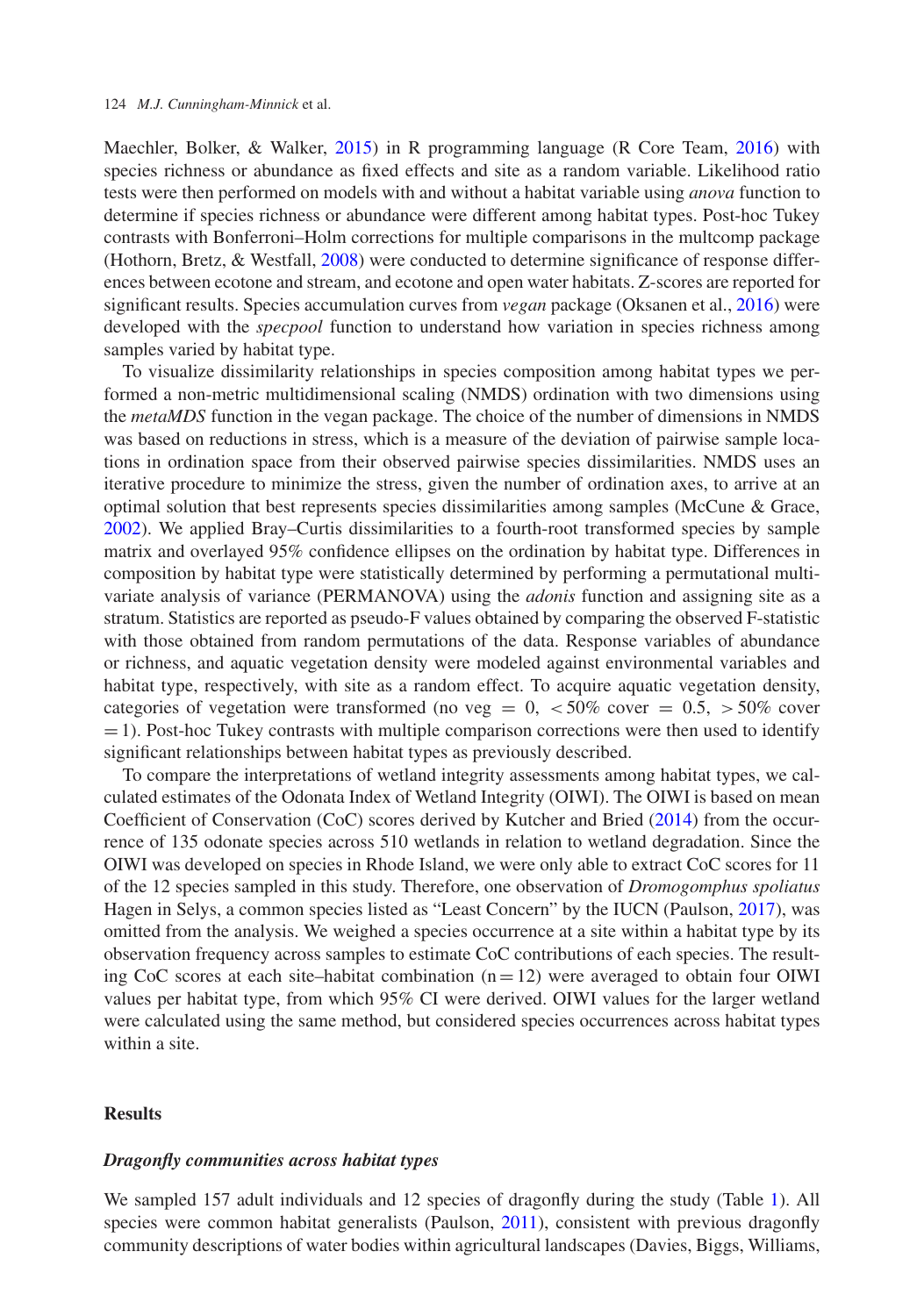<span id="page-4-0"></span>Table 1. Abundance of dragonfly species by habitat type. Number of individuals sampled by net in stream, ecotone, and open water habitats throughout the duration of the study. Species are ranked by total abundance across all habitat types.

| <b>Species</b>                                 | Stream | Ecotone | Open water | Total |  |
|------------------------------------------------|--------|---------|------------|-------|--|
| <i>Erythemis simplicicollis</i> (Say)          |        | 43      |            | 53    |  |
| Pachydiplax longipennis (Burmeister)           |        | 24      | 25         | 49    |  |
| Libellula luctuosa Burmeister                  |        | 10      | 10         | 23    |  |
| <i>Plathemis Ivdia</i> (Drury)                 |        |         |            | 13    |  |
| Perithemis tenera (Say)                        |        |         |            |       |  |
| Epitheca princeps Hagen                        |        |         |            |       |  |
| <i>Dromogomphus spoliatus</i> (Hagen in Selys) |        |         |            |       |  |
| Libellula pulchella Drury                      |        |         |            |       |  |
| Pantala flavescens (Fabricius)                 |        |         |            |       |  |
| Tramea lacerata Hagen                          |        |         |            |       |  |
| <i>Anax longipes</i> Hagen                     |        |         |            |       |  |
| Anax junius (Drury)                            |        |         |            |       |  |
| Totals                                         |        |         |            | 157   |  |



<span id="page-4-1"></span>Figure 1. Species accumulation curves by habitat. Mean accumulation curves at stream (dotted), ecotone (solid), and open water (dashed) habitats are represented by lines and the accompanying 95% confidence intervals are depicted with black, dark gray, and light gray polygons around each habitat curve, respectively.

Lee, & Thompson, [2008;](#page-10-18) Simaika, Samways, & Frenzel, [2016\)](#page-11-12). Although mean species richness within ecotones was greater than within streams  $(Z = 9.34, P < 0.0001)$ , species richness between ecotones and open water habitats was similar  $(Z = 0.92, P = 0.36)$ . Species accumulation curves showed similar patterns, with overlapping confidence intervals of total species richness between open water and ecotones, and lower total richness in streams (Figure [1\)](#page-4-1). Dragonfly abundances were significantly different among habitat types  $(X^2(2) = 29.96; P < 0.0001)$ , and our predictions that more dragonflies would be found in ecotones than streams ( $Z = 6.39$ ,  $P < 0.0001$ ) and open water habitats (Z = 1.95, P = 0.05) were supported (Figure [2\)](#page-5-0). The species composition of dragonfly communities also differed among habitat types ( $F = 2.58$ , P  $<$  0.05), which explained 39% of the variation in species dissimilarities (Figure [3\)](#page-5-1). The 95% confidence ellipses within the NMDS ordination demonstrate a clear distinction between stream and ecotone communities and suggest both are subsets of open water communities.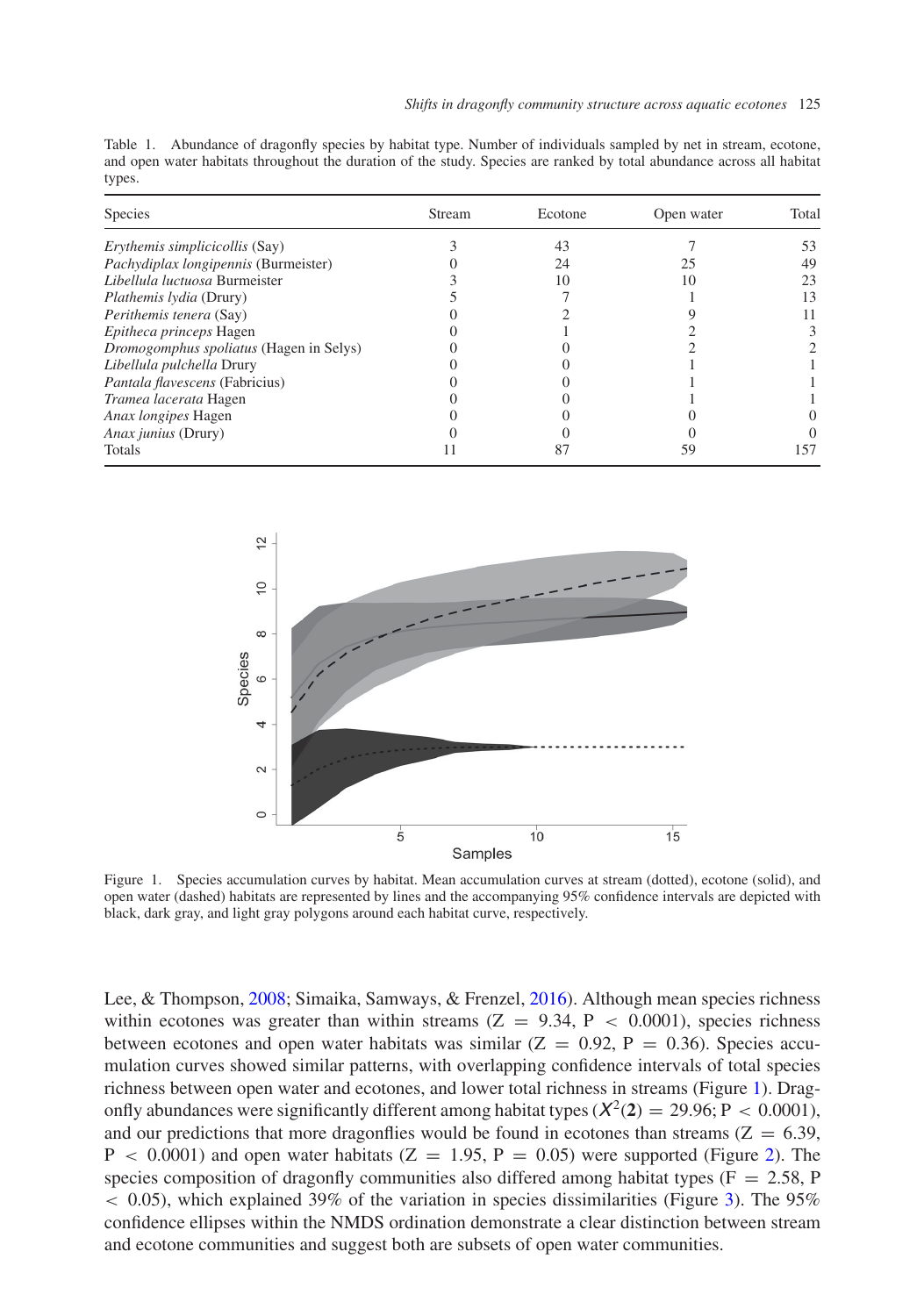#### 126 *M.J. Cunningham-Minnick* et al.



<span id="page-5-0"></span>Figure 2. Mean dragonfly abundances across habitat types. Error bars are standard errors on raw abundances at sites (n = 4). P-values represent pairwise post-hoc analysis on mixed model \*P  $\leq$  0.05, \*\*P < 0.01, \*\*\*P < 0.001,  $***P < 0.0001$ .



<span id="page-5-1"></span>Figure 3. Non-metric multidimensional scaling (NMDS) of dragonfly communities separated by habitat type. Dashed ellipses represent 95% confidence intervals of dissimilarities between habitat types.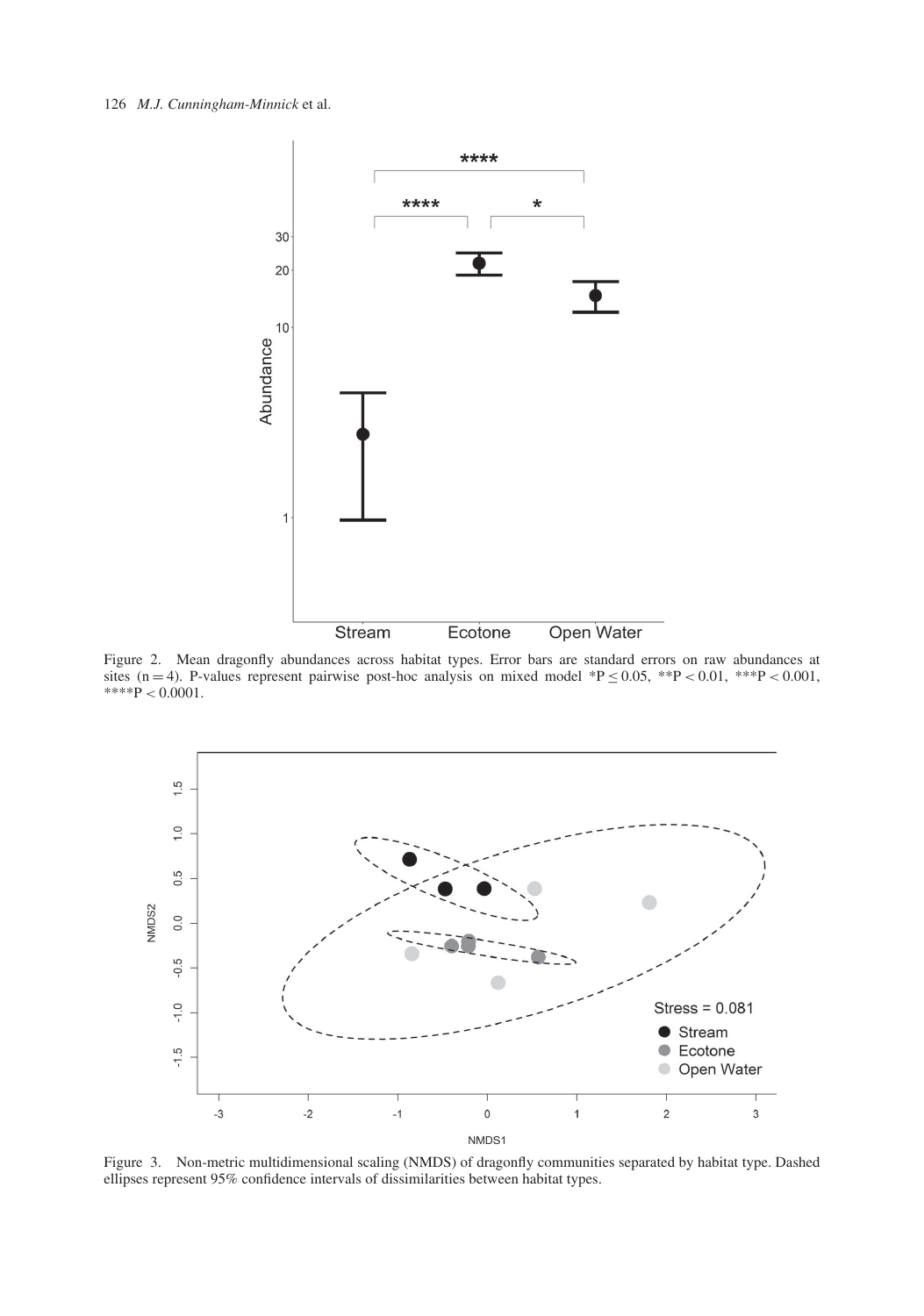

<span id="page-6-0"></span>Figure 4. Dragonfly response to canopy cover by habitat. Predicted (lines) vs observed (points) effects of canopy cover on (a) abundance and (b) richness at stream (black), ecotone (dark gray), and open water habitats (light gray). Points are jittered along x-axis.

## *Environmental effects and wetland integrity*

Dragonfly species richness was best explained by an interaction between habitat type and canopy cover  $(X^2(5) = 82.1; P < 0.0001)$ , which was also a competing model to explain dragonfly abundance  $(X^2(5) = 38.8; P < 0.0001)$ . Together with the interaction term, habitat type and canopy cover explained 79% of the variance in species richness (conditional  $R^2 = 0.87$ ) and 46% of the variation in abundance (conditional  $R^2 = 0.72$ ). However, the interaction between canopy cover and habitat type was significant for species richness  $(X^2(2) = 12.0; P < 0.005)$ , but not abundance  $(X^2(2) = 4.2; P = 0.12)$ . Dragonfly abundance (Figure [4a](#page-6-0)) and richness (Figure [4b](#page-6-0)) within ecotones were most sensitive to canopy cover, while those at open water habitats were least affected. The best model for dragonfly abundance included only canopy cover as a predictor and had a marginal (fixed effects)  $R^2$  of 0.41. Other competing models  $(\Delta AICc \leq 2)$  for abundance responses included *canopy cover* + *algal mats* and *canopy cover* + *emergent vegetation* (Appendix Figure A2). Although not best fits, all models with aquatic vegetation predictors showed a positive association between dragonfly abundance and aquatic vegetation density. There was higher density of algal mats in ecotone habitats than open water  $(Z = 3.3; P < 0.005)$  and stream  $(Z = 6.4; P < 0.0001)$  habitats. Emergent vegetation density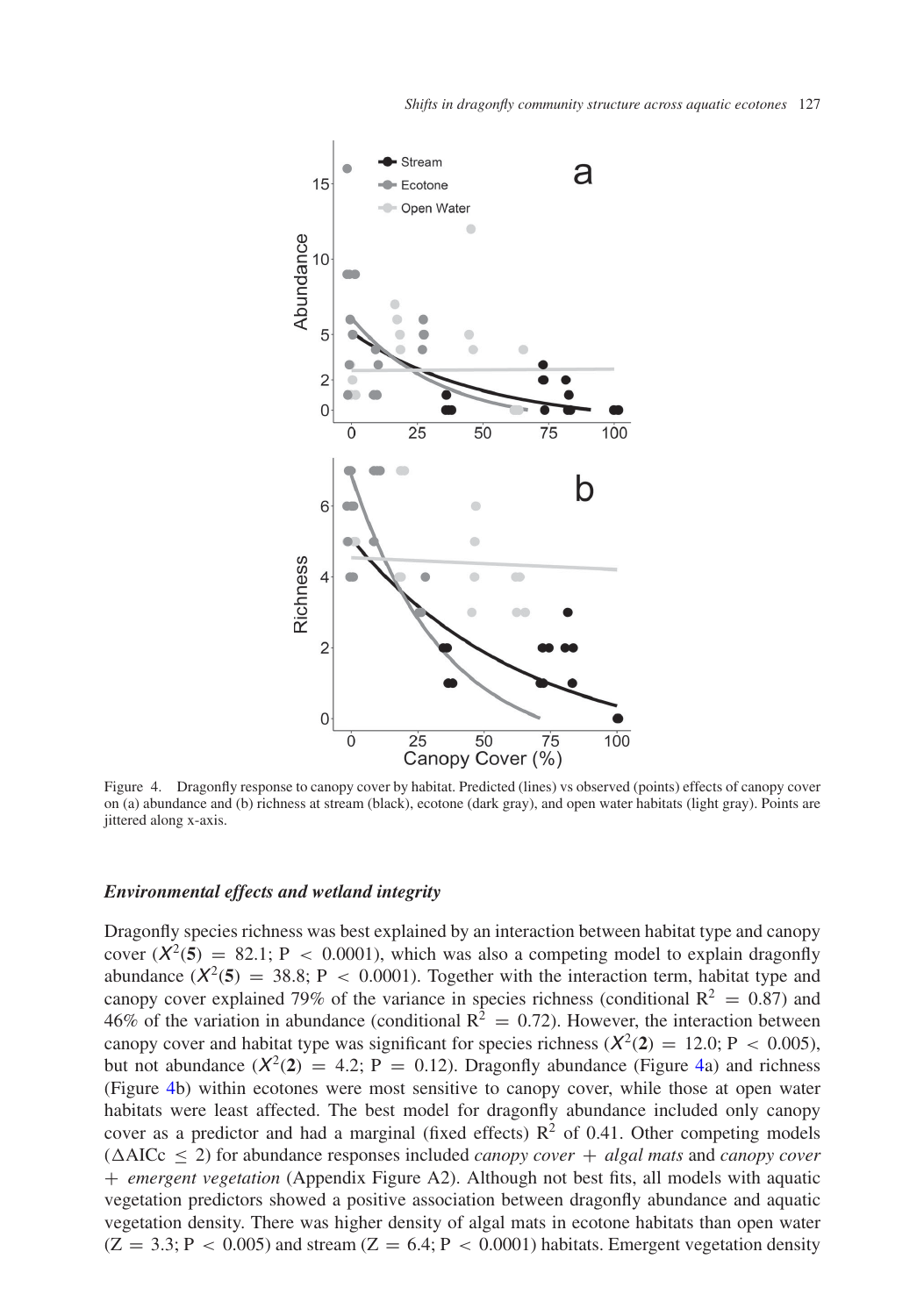

<span id="page-7-0"></span>Figure 5. Mean OIWI values with 95% confidence limits of weighted mean CoC values at each habitat type (stream, ecotone, open), as well as each site where habitat types were pooled (total). Means of each habitat category are based on species CoC scores weighed by site observation frequencies. Dashed line represents the mean of total for comparison. Dotted lines represent upper and lower bounds of 95% CI of total.

in ecotones was also greater than streams ( $Z = 4.4$ ;  $P < 0.0001$ ), but not open water ( $Z = 1.4$ )  $0.9$ ;  $P = 0.36$ ). However, there was covariation between canopy cover and aquatic vegetation; canopy cover explained 35% and 22% of the observed algal mat and emergent vegetation density, respectively.

The weighted means approach to compare indicator values showed that mean OIWI values were highest in ecotones (3.36;  $CI_{low} = 2.89$ ;  $CI_{upp} = 3.83$ ) and lowest in open water habitat  $(3.13; \text{CI}_{low} = 3.03; \text{CI}_{upp} = 3.22)$ . Only in ecotones was the mean OIWI value contained within the 95% CI of the larger wetland (3.61;  $CI_{low} = 3.33$ ;  $CI_{upp} = 3.88$ ) (Figure [5\)](#page-7-0).

### **Discussion**

The species richness, abundance, and composition of dragonfly communities differed along a gradient from stream to ecotone to open-water habitats. These shifts in dragonfly communities were predictable based on forest canopy cover and aquatic vegetation, which likely reflect differences in other factors important to dragonflies, such as thermal characteristics, breeding sites, and prey availability. Our findings suggest that canopy cover and relative amounts of aquatic vegetation can be useful in rapid assessments of dragonfly communities among riparian and aquatic habitats.

The dragonfly community of ecotones was a distinct subset of species from the larger species pool of dragonflies in our study areas. The species accumulation curve for ecotones rapidly reaching an asymptote, and the tight clustering of ecotone sites within the NMDS ordination, both indicate high similarity of species composition among ecotones. Although the species richness of ecotone and open-water habitats were not different, open-water habitats were more variable in species composition among sites. Each open-water site had a different set of less common species, leading to a continuous positive slope of the species accumulation curve and greater variability within the NMDS ordination. At least three of the four species sampled solely in open water habitats of this study are known migrants with large ranges (Table [1\)](#page-4-0) (May, 2012; Paulson, [2011\)](#page-11-11). Many species have residential and migrant populations with overlapping ranges; therefore, it is difficult to know if individuals of such infrequent species are representative of local conditions favorable for breeding success (Bried, D'Amico, & Samways, 2012; Golfieri et al., [2016;](#page-10-2) Kutcher & Bried, [2014;](#page-10-9) Raebel, Merckx, Riordan, Macdonald, & Thompson, [2010\)](#page-11-13).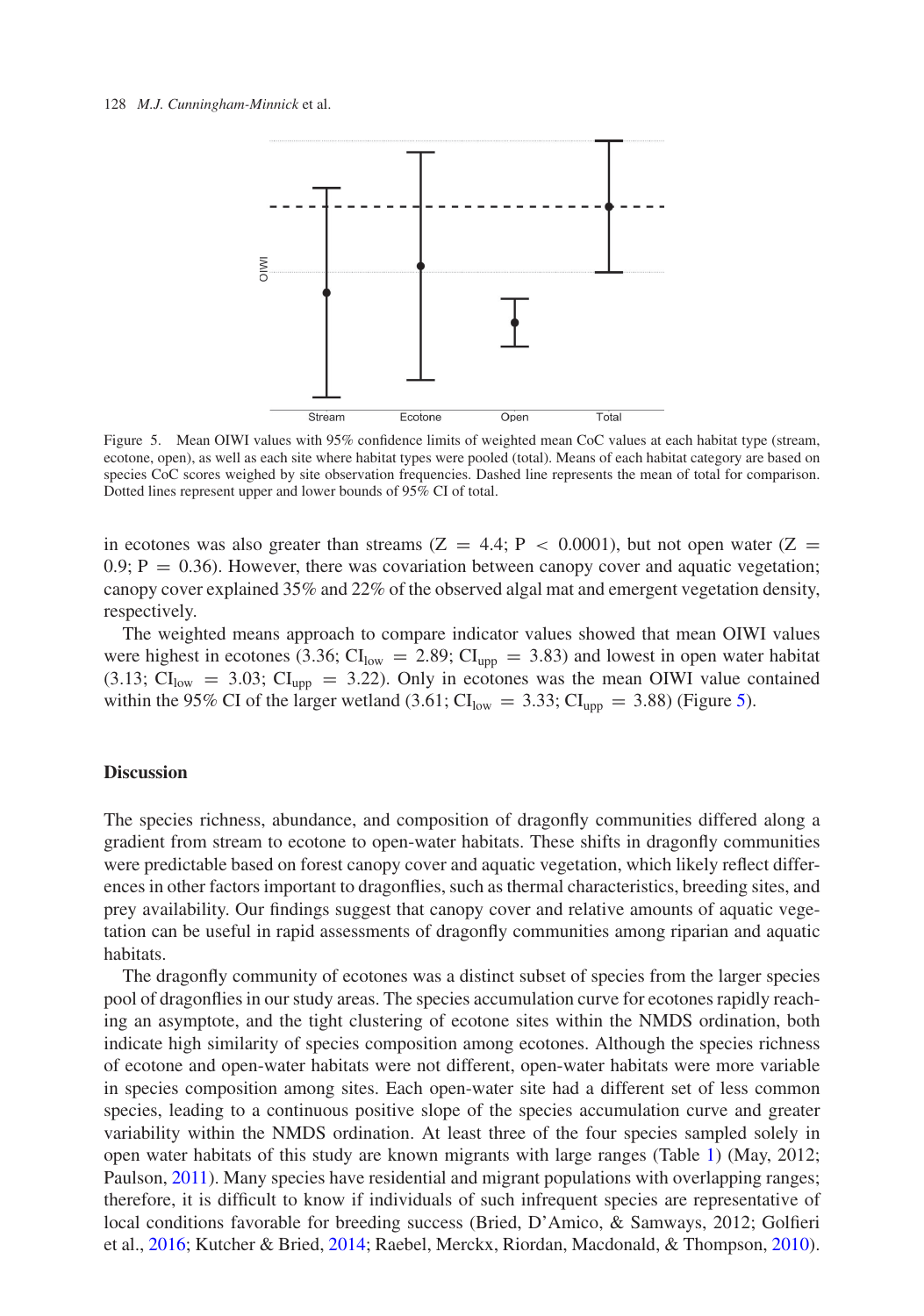However, despite their ability to fly long distances, imagos of most resident species are unlikely to disperse far (Conrad, Willson, Harvey, Thomas, Sherratt, 1999) or may remain at their natal water body if conditions are favorable (Harms, Kinkead, & Dinsmore, [2014\)](#page-10-19). This suggests that dragonflies were likely residents and adults of the same generation were unlikely to move among sites. We should further note that oviposition behavior was regularly observed in ecotone habitats by many individuals, but neither species identity nor oviposition frequency was recorded.

Dragonfly species abundances along streams differed from those in ecotones, yet all species within stream habitats were also found in ecotones, suggesting that minimal information would be lost in the absence of stream-specific data. However, this would assume that species breeding in stream habitats use the wider range of ecotone properties as adults. Furthermore, greater abundances in ecotone habitats than both stream and open water habitats is an indicative property of environmental conditions more favorable for breeding dragonflies (Kutcher & Bried, [2014\)](#page-10-9); but studies of larvae composition would be needed to support this conclusion.

The results of this study support previous findings that canopy cover, or shade, is the primary driver of dragonfly assemblages (Clark & Samways, [1996;](#page-10-4) Clausnitzer, [2003;](#page-10-5) Samways & Sharratt, [2010;](#page-11-14) Smith et al., [2007;](#page-11-4) Thornhill et al., [2017\)](#page-11-2). Canopy cover was present in all competing models and was associated with decreased dragonfly species richness and abundance for stream and ecotone habitats. However, dragonfly communities responded differentially to canopy cover according to habitat type (Figure [5\)](#page-7-0). This finding supports the Clark and Samways [\(1996\)](#page-10-4) analysis highlighting the interaction between shade and water body flow rate and adds a layer of complexity to the notion that most dragonflies can be categorized as either lotic/lentic and shade/sun species (Chovanec et al., [2015;](#page-10-10) Golfieri et al., [2016;](#page-10-2) Samways & Sharratt, 2009). Dragonfly assemblages of open-water habitats did not demonstrate a strong response to canopy cover, and even showed a slight positive relationship between canopy cover and dragonfly abundance. One explanation is that individuals within locations of nearly full sun exposure, such as over open water, may need shade to assist thermoregulation or perching structures for foraging (Corbet & Brooks, [2008;](#page-10-3) Córdoba-Aguilar, [2008\)](#page-10-1). Notably, our study demonstrated that ecotone assemblages were most sensitive to canopy cover and exhibited a strong negative response to increased cover compared with stream and open water assemblages. The mechanism governing this response is unclear but may involve the ecotone community responding to differences in aquatic vegetation complexity due to changes in light availability. Among other interactions, reduced light availability decreases photosynthetic ability of aquatic vegetation. In turn, aquatic vegetation structure is reduced and may support fewer dragonfly larvae (Remsburg & Turner, [2009\)](#page-11-15) in addition to adult oviposition substrates. Therefore, a strong response to canopy cover may be representative of competition among species heavily dependent on aquatic vegetation, which would indicate that ecotones may be a preferred breeding habitat.

Established benthic and emergent vegetation provide resources required for prey, larvae, and breeding adults (Corbet & Brooks, [2008;](#page-10-3) Córdoba-Aguilar, [2008\)](#page-10-1). Since algal mats and other aquatic vegetation shared relative importance within models and had similar coefficients (data not shown), our findings suggest that aquatic vegetation structure was important in predicting dragonfly abundance, but not species richness. In other studies, however, increased macrophytes are associated with increases in dragonfly species richness (Clark & Samways, [1996;](#page-10-4) Clausnitzer, [2003;](#page-10-5) Raebel et al., [2012;](#page-11-16) Sahlén & Ekestubbe, 2001). In our study, aquatic vegetation effects on species richness may have been masked by the relationship between canopy cover and aquatic vegetation. Other studies show that the increased availability of oviposition substrates, prey breeding grounds, and hiding locations associated with increased macrophyte density in ecotones better predicts dragonfly abundance (Clark & Samways, [1996;](#page-10-4) Clausnitzer, [2003;](#page-10-5) Foote & Hornung, [2005;](#page-10-6) Raebel et al., [2012\)](#page-11-16).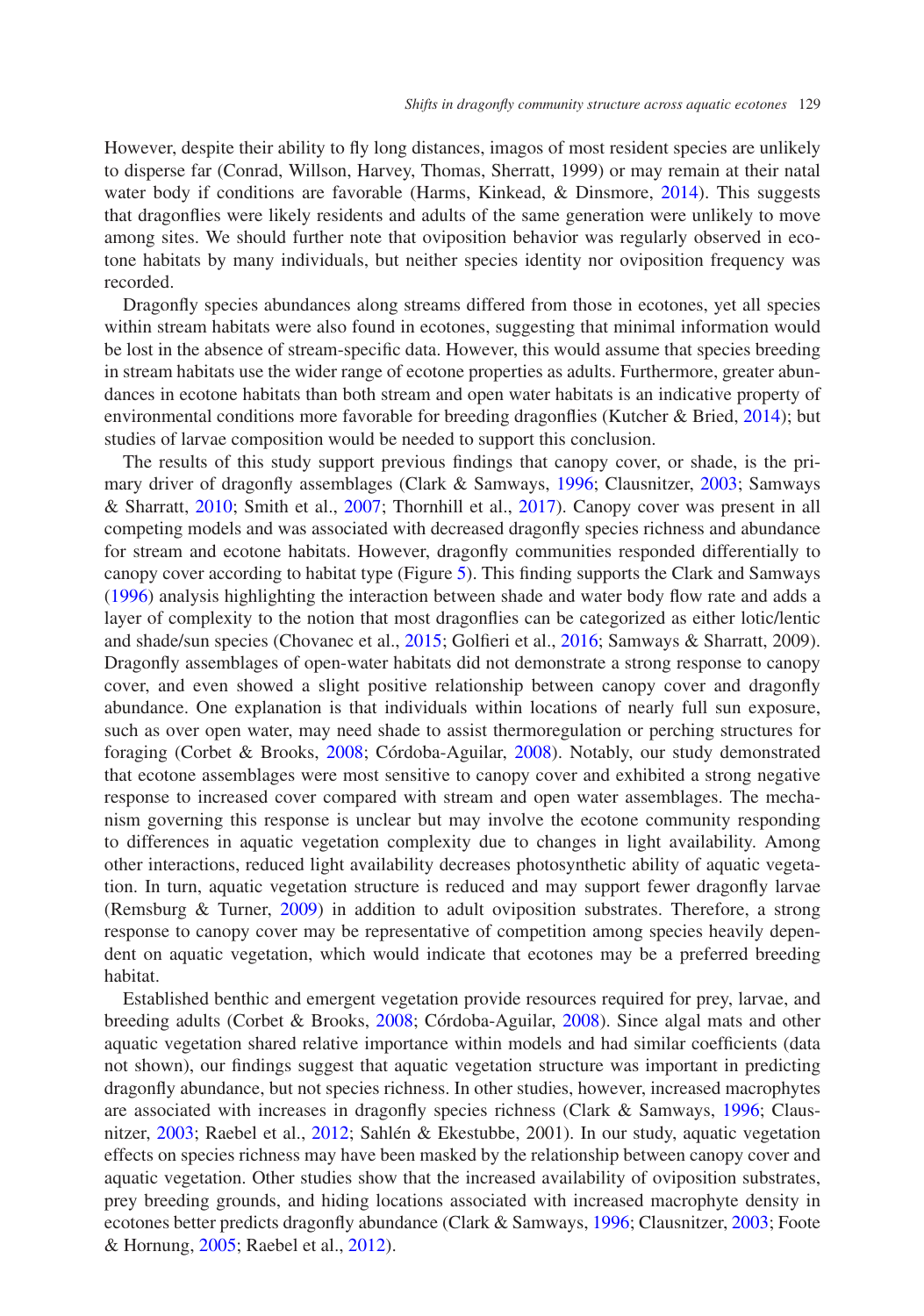#### 130 *M.J. Cunningham-Minnick* et al.

#### *Conservation monitoring and ecotones*

Monitoring for conservation purposes often involves surveying taxa with diverse species-specific requirements, such as dragonflies. The time, effort, and expense required for such surveys underscores the need for a simpler and more accurate method. Adult dragonflies and other odonates show promise and provide the additional benefit of observers needing minimal training and time in the field, which reduces monitoring costs. Despite the potential for using adult dragonflies for rapid assessments, it is often difficult to (1) account for individuals that are not representative of the surrounding environmental conditions, such as migrants and founders, and (2) reliably sample locations representative of the larger waterbody system.

Ecotone habitats were defined by mosaics of slow moving shallow water, small islands, increased macrophytes, and a transition from the shaded streams to sun-exposed open water (Appendix Figure A1). These properties and their heterogeneous configurations may provide a focal area of dense and variable resources to resident and breeding populations (Chovanec et al., [2015\)](#page-10-10). If true, assessing and monitoring the dragonfly community within the well-defined and limited area of an ecotone habitat may require less time than more expansive monitoring of stream and open-water habitats. Ecotone assemblages consisted of resident species in high abundances that collectively demonstrated a greater sensitivity to riparian and aquatic vegetation than stream or open-water communities. Since we did not sample larvae or exuviae, it remains unclear if the ecotone community is representative of successful breeding populations. However, the abundance of males and females of the same species, the observed oviposition behavior, and the high densities of oviposition substrates observed within ecotones suggest these habitats may be preferred by breeding individuals.

Derived OIWI values suggest that the interpretation of ecological integrity for these wetland systems would not be altered if only species composition at ecotones were considered (Figure [5\)](#page-7-0). OIWI values suggest that stream species can exhibit high sensitivity to anthropogenic disturbances. However, it is not representative of the system and may be an artifact of a few species identities or the lack of detection (see Appendix Table [A1\)](#page-4-0). The lower OIWI values of open water habitats emphasize the inconsistent detection rates of species with moderate CoC values. Species tolerant of disturbed sites were driving these lower OIWI values despite the overall high species richness observed in open water habitats. The many species at ecotones were detected consistently across sites due to the similarity of environmental factors across ecotone habitats. Combined with the increased aquatic vegetation complexity, heightened shade sensitivities, and high species abundances and richness, the similarity in OIWI values between ecotones and the entire wetland system emphasize the potential importance of ecotones for conservation monitoring of wetland ecosystems.

Together, our results suggest dragonfly-focused assessments and monitoring schemes may require less time and expense without loss of interpretation if conducted at wetland ecotones. All details of our findings are largely in agreement with other studies conducted around the world. However, we emphasize that our findings, although consistent with others, was restricted to a single season. More importantly, studies verifying the presence of corresponding juvenile odonates of multiple life stages, as well as assessing the ranges of abiotic aquatic conditions at these transition zones are needed. Future research examining the conservation importance of ecotones would further benefit from the inclusion of other sensitive taxa, such as amphibians and other macroinvertebrates. Such studies may further support the effectiveness of applying an adult odonate conservation index exclusively to ecotones, or broaden the scope of our findings to better advise conservation management decisions to address multiple taxa. Nonetheless, we provide evidence of an approach to improve efficiency of riparian conservation monitoring through the focus of wetland ecotones.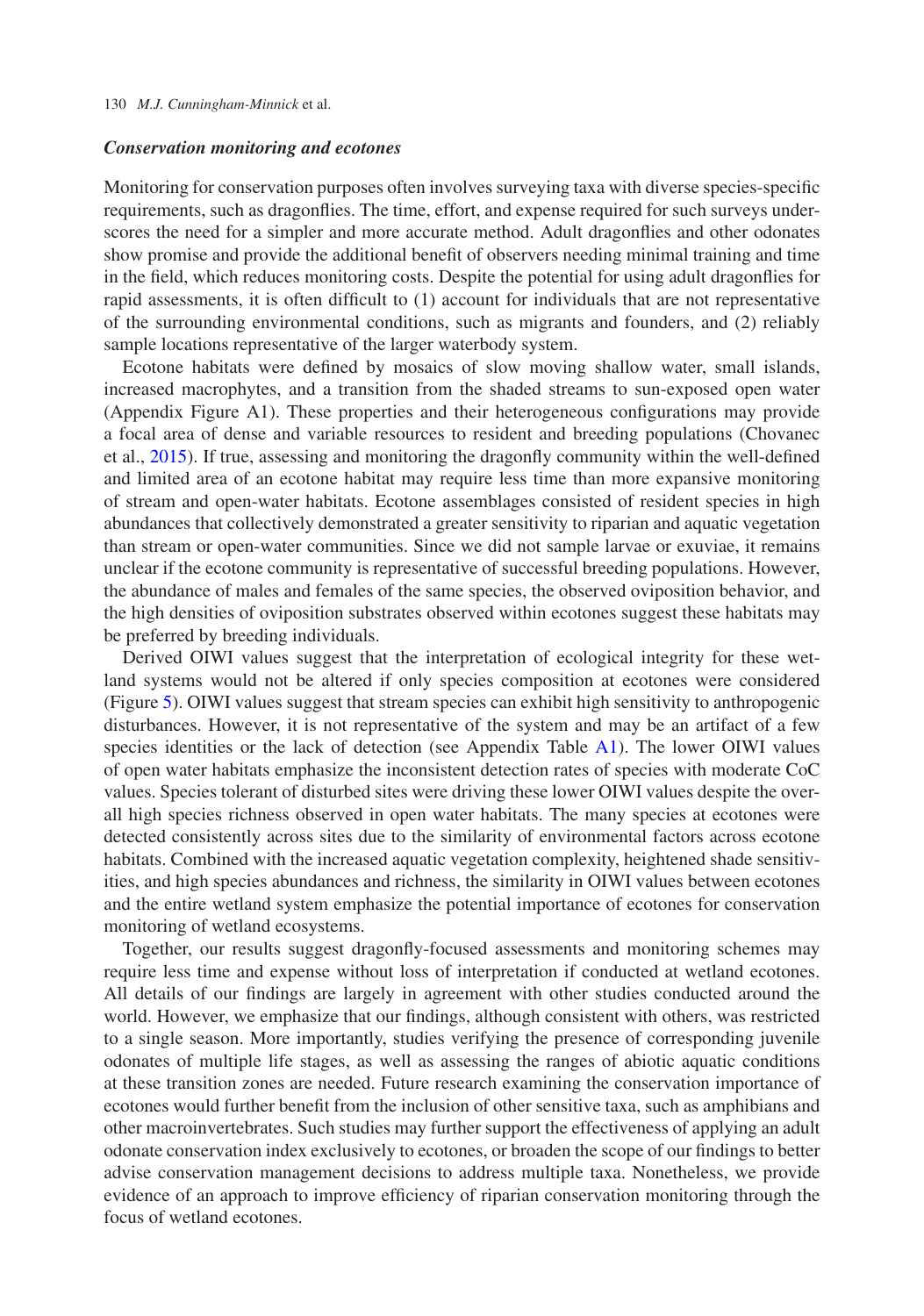# **Acknowledgments**

We thank Miami University and the staff at Hueston Woods State Park for providing access to field sites. We are also grateful to Miami University's Dean Scholar Program and the Department of Biology for funding.

#### **Funding**

This work was supported by Miami University's Dean Scholar Program and the Department of Biology.

## **ORCID**

*Michael J. Cunningham-Minnick* <http://orcid.org/0000-0002-4478-4113>

## **References**

- <span id="page-10-8"></span>Ball-Damerow, J. E., M'Gonigle, L. K., & Resh, V. H. (2014). Local and regional factors influencing assemblages of dragonflies and damselflies (Odonata) in California and Nevada. *Journal of Insect Conservation*, *18*, 1027–1036.
- <span id="page-10-15"></span>Bates, D., Maechler, M., Bolker, B., & Walker, S. (2015). Fitting linear mixed-effects models using lme4. *Journal of Statistical Software*, *67*(1), 1–48.
- Batzer, D. P. (1996). Ecology of insect communities in nontidal wetlands. *Annual Review of Entomology*, *41*, 75–100.
- <span id="page-10-14"></span><span id="page-10-12"></span>Blann, K. L., Anderson, J. L., Sands, G. R., & Vondracek, B. (2009). Effects of agricultural drainage on aquatic ecosystems: A review. *Critical Reviews of Environment Science and Technology*, *39*(11), 909–1001.
- Bried, J. T., D'Amico, F., & Samways, M. J. (2012). A critique of the dragonfly delusion hypothesis: why sampling exuviae does not avoid bias. *Insect Conservation and Diversity*, *5*, 398–402.
- <span id="page-10-11"></span>Chessman, B. C. (1995). Rapid assessment of rivers using macroinvertebrates: A procedure based on habitat-specific sampling, family level identification and a biotic index. *Australian Journal of Ecology*, *20*, 122–129.
- <span id="page-10-10"></span>Chovanec, A., Schindler, M., Waringer, J., & Wimmer, R. (2015). The Dragonfly Association Index (Insecta: Odonata)— A tool for the type-specific assessment of lowland rivers. *River Research and Applications*, *31*, 627–638.
- <span id="page-10-13"></span>Chovanec, A., & Waringer, J. (2001). Ecological integrity of river-floodplain systems—assessment by dragonfly surveys (Insecta: Odonata). *Regulated Rivers Research & Management*, *17*, 493–507.
- <span id="page-10-0"></span>Chovanec, A., Waringer, J., Raab, R., & Laister, G. (2004). Lateral connectivity of a fragmented large river system: assessment on a macroscale by dragonfly surveys (Insecta: Odonata). *Aquatic Conservation: Marine and Freshwater Ecosystems*, *14*, 163–178.
- <span id="page-10-4"></span>Clark, T. E., & Samways, M. J. (1996). Dragonflies (Odonata) as indicators of biotope quality in the Kruger National Park, South Africa. *Journal of Applied Ecology*, *33*(5), 1001–1012.
- <span id="page-10-5"></span>Clausnitzer, V. (2003). Dragonfly communities in coastal habitats of Kenya: indication of biotope quality and the need of conservation measures. *Biodiversity & Conservation*, *12*, 333–356.
- Conrad, K. F., Willson, K. H., Harvey, I. F., Thomas, C. J., & Sherratt, T. N. (1999). Dispersal characteristics of seven odonate species in an agricultural landscape. *Ecography*, *22*, 524–531.
- Corbet, P. S., & Brooks, S. J. (2008). *Dragonflies*. London, UK: HarperCollins.
- <span id="page-10-3"></span><span id="page-10-1"></span>Córdoba-Aguilar, A. (2008). Dragonflies and Damselflies: model organisms for ecological and evolutionary research. Oxford: Oxford University Press.
- <span id="page-10-18"></span>Davies, B. R., Biggs, J., Williams, P. J., Lee, J. T., & Thompson, S. (2008). A comparison of the catchment sizes of rivers, streams, ponds, ditches and lakes: implications for protecting aquatic biodiversity in an agricultural landscape. *Hydrobiologia*, *597*, 7–17.
- <span id="page-10-6"></span>Foote, A., & Hornung, C. (2005). Odonates as biological indicators of grazing effects on Canadian prairie wetlands. *Ecological Entomology*, *30*, 273–283.
- <span id="page-10-2"></span>Golfieri, B., Hardersen, S., Maiolini, B., & Surian, N. (2016). Odonates as indicators of the ecological integrity of the river corridor: Development and application of the Odonate River Index (ORI) in northern Italy. *Ecological Indicators*, *61*, 234–247.
- <span id="page-10-19"></span>Harms, T. M., Kinkead, K. E., & Dinsmore, S. J. (2014). Evaluating the effects of landscape configuration on site occupancy and movement dynamics of odonates in Iowa. *Journal of Insect Conservation*, *18*, 307–315.
- <span id="page-10-16"></span>Hothorn, T., Bretz, F., & Westfall, P. (2008). Simultaneous inference in general parametric models. *Biometrical Journal*, *50*(3), 346–363.
- <span id="page-10-7"></span>Kietzka, G. J., Pryke, J. S., Samways, M. J., Leather, S. R., & Sahlen, G. (2015). Landscape ecological networks are successful in supporting a diverse dragonfly assemblage. *Insect Conservation and Diversity*, *8*(3), 229–237.
- <span id="page-10-9"></span>Kutcher, T. E., & Bried, J. T. (2014). Adult Odonata conservatism as an indicator of freshwater wetland condition. *Ecological Indicators*, *38*, 31–39.
- May, M. (2012). A critical overview of progress in studies of migration of dragonflies (Odonata: Anisoptera), with emphasis on North America. *Journal of Insect Conservation*, *17*(1), 1–15.
- <span id="page-10-17"></span>McCune, B., & Grace, J. B. (2002). Analysis of ecological communities. Chapter 16: Nonmetric Multidimensional Scaling. *MjM Software Design*. Gleneden Beach, Oregon.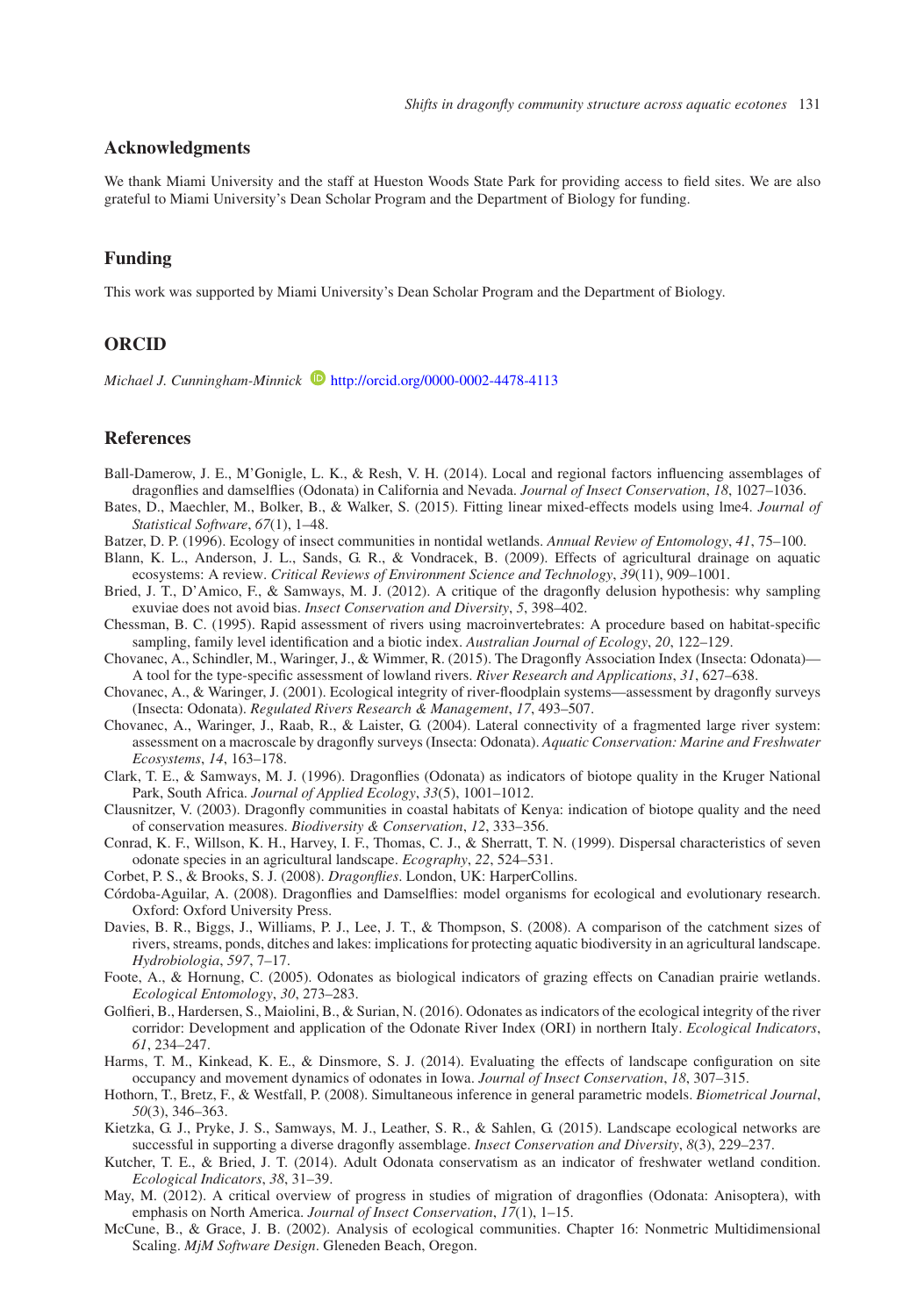- <span id="page-11-9"></span>Oksanen, J., Guillaume, B., Friendly, M., Kindt, R., Legendre, P., McGlinn, D., Minchin, P. R., O'Hara, R. B., Simpson, G. L., Solymos, P., Stevens, M. H. H., Szoecs, E., & Wagner, H. (2016). Vegan: community ecology package. R package version 2.4-1. URL [https://CRAN.R-project.org/package](https://CRAN.R-project.org/package=vegan) = vegan.
- Paulson, D. R. (2011). *Dragonflies and damselflies of the east*. Princeton, New Jersey: Princeton University Press.
- <span id="page-11-11"></span><span id="page-11-10"></span>Paulson, D. R. (2017). *Dromogomphus spoliatus*. The IUCN Red List of Threatened Species 2017: e.T51178659A65836379.
- <span id="page-11-16"></span>Raebel, E. M., Merckx, T., Feber, R. E., Riordan, P., Macdonald, D. W., & Thompson, D. J. (2012). Identifying high-quality pond habitats for Odonata in lowland England: implications for agri-environment schemes. *Insect Conservation and Diversity*, *5*, 422–432.
- <span id="page-11-13"></span>Raebel, E. M., Merckx, T., Riordan, P., Macdonald, D. W., & Thompson, D. J. (2010). The dragonfly delusion: why it is essential to sample exuviae to avoid biased surveys. *Journal of Insect Conservation*, *14*, 523–533.
- <span id="page-11-8"></span>R Core Team. (2016). R: A language and environment for statistical computing. R Foundation for Statistical Computing, Vienna, Austria. URL [https://www.R-project.org/](https://www.R-project.org/{\protect \kern +.1667em\relax })
- <span id="page-11-5"></span>Remsburg, A. J., Olson, A. C., & Samways, M. J. (2008). Shade alone reduces adult dragonfly (Odonata: Libellulidae) abundance. *Journal of Insect Behavior*, *21*, 460–468.
- <span id="page-11-15"></span>Remsburg, A. J., & Turner, M. G. (2009). Aquatic and terrestrial drivers of dragonfly (Odonata) assemblages within and among north-temperate lakes. *Journal of the North American Benthological Society*, *28*(1), 44–56.
- <span id="page-11-1"></span>Richardson, J. M. L., & Baker, R. L. (1997). Effect of body size and feeding on fecundity in the damselfly *Ischnura verticalis* (Odonata: Coenagrionidae). *Oikos*, *79*, 477–483.
- Sahlén, G., & Ekestubbe, K. (2001). Identification of dragonflies (Odonata) as indicators of general species richness in boreal forest lakes. *Biodiversity & Conservation*, *10*, 673–690.
- <span id="page-11-14"></span>Samways, M. J., & Sharratt, N. J. (2010). Recovery of endemic dragonflies after removal of invasive alien trees. *Conservation Biology*, *24*, 267–277.
- <span id="page-11-0"></span>Samways, M. J., Sharratt, N. J., & Simaika, J. P. (2011). Effect of alien riparian vegetation and its removal on a highly endemic river macroinvertebrate community. *Biological Invasions*, *13*, 1305–1324.
- <span id="page-11-6"></span>Simaika, J. P. & Samways, M. J. (2009). An easy-to-use index of ecological integrity for prioritizing freshwater sites and for assessing habitat quality. *Biodiversity & Conservation*, *18*, 1171–1185.
- <span id="page-11-12"></span>Simaika, J. P., Samways, M. J., & Frenzel, P. P. (2016). Artificial ponds increase local dragonfly diversity in a global biodiversity hotspot. *Biodiversity & Conservation*, *25*, 1921–1935.
- <span id="page-11-4"></span>Smith, J., Samways, M. J., & Taylor, S. (2007). Assessing riparian quality using two complementary sets of bioindicators. *Biodiversity & Conservation*, *16*, 2695–2713.
- Sparks, R. E. (1995). Need for ecosystem management of large rivers and their floodplains. *BioScience*, *45*(3), 168–182.
- <span id="page-11-7"></span><span id="page-11-2"></span>Thornhill, I., Batty, L., Death, R. G., Friberg, N. R., & Ledger, M. E. (2017). Local and landscape scale determinants of macroinvertebrate assemblages and their conservation value in ponds across an urban land-use gradient. *Biodiversity & Conservation*, *26*, 1065–1086.
- <span id="page-11-3"></span>Valente-Neto, F., Roque, F., Rodrigues, M., Juen, L., & Swan, C. (2016). Toward a practical use of Neotropical odonates as bioindicators: Testing congruence across taxonomic resolution and life stages. *Ecological Indicators*, *61*, 952–959.

# **Appendix A**



Figure A1. Examples of sampled habitat locations. Stream  $(*)$ , ecotone  $(***)$ , and open water  $(***)$  habitats were sampled for adult dragonflies along 100 m transects when available. One of three Acton Lake sites (left) and the Western Pond site (right) are depicted. Imagery from Google Earth Pro (2016). Google, Inc. Mountain View, CA, USA.